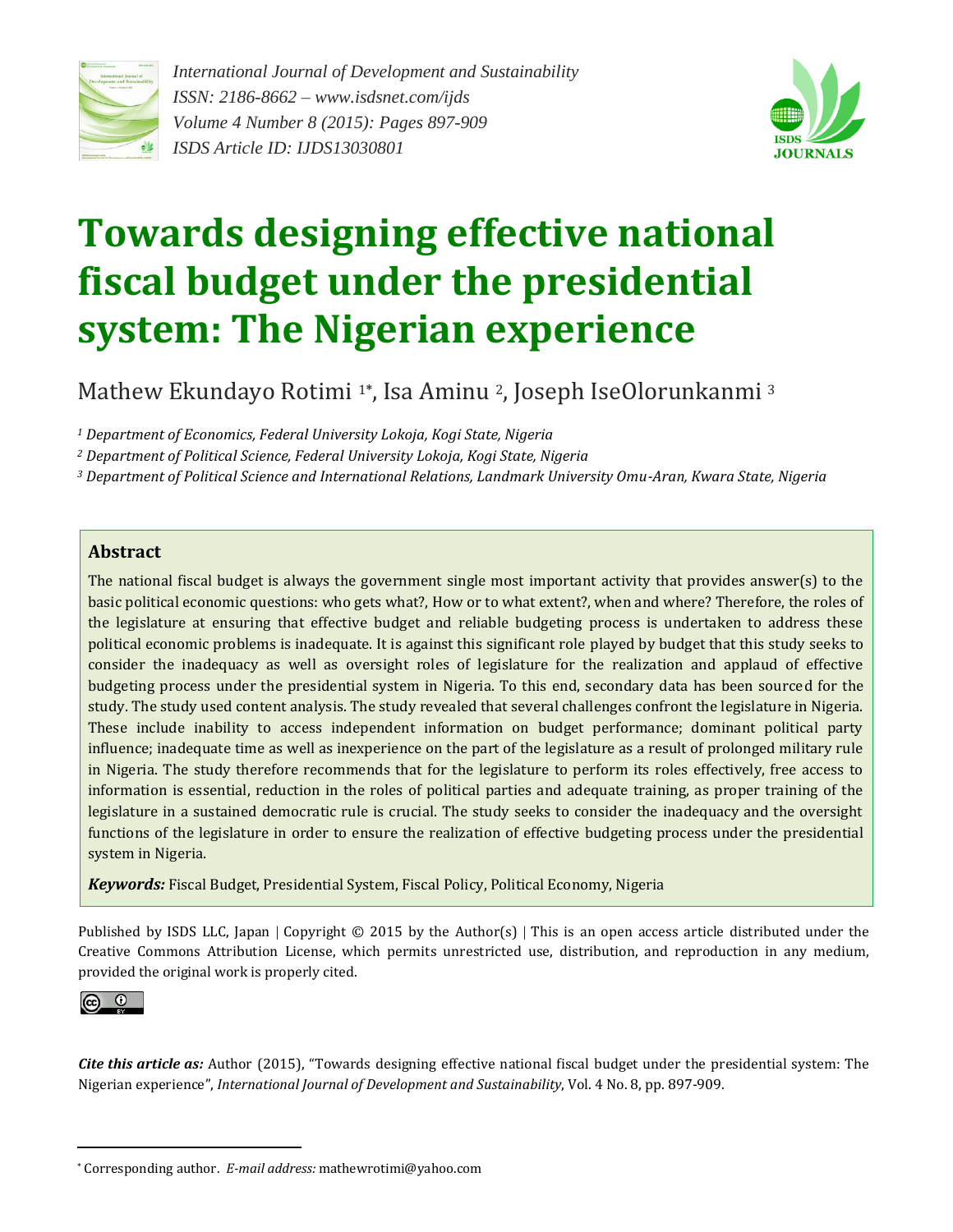# **1. Introduction**

The return of democracy in may 2009 ushered in a presidential system of government in Nigeria. The system recognizes separation of Powers among the three arms of government; the Legislature, the Executive and the Judiciary. The role of legislature and Executive is more pronounced as it relates to the national budget**.** The national fiscal budget is always the government single most important activity that provides answer(s) to the basic political questions: who gets what?, How (to what extent?), when and where? Therefore, the roles of the legislature at ensuring that effective budget and reliable budgeting process is undertaken to address these political problems is inadequate. The legislature is charged with the responsibility of overseeing and ensuring prudent allocation of the government scarce resources among her citizenry through the budgetary system. Through appropriation, approval and oversight functions, the legislature plays a very critical role at ensuring prudent allocation of resources. This is possible because of the constitutional power vested in the legislature in Section 4 of the 1999 constitution. There have been successive democratic rules from the period of 1999-2011. During this period, the role of the legislature is very apparent. This study therefore takes a look at the roles of the legislature at ensuring effective design of the national fiscal budget. In doing this therefore, the study seeks to analytically examine the roles and participation of legislature in the draft of effective budget towards addressing key coined economic problems: what, where, how and to whom to be budgeted? The study discussed conceptualization and development of budget; source of government revenue in Nigeria and other budgetary related matters. Also, the study explicitly discussed budgeting processes. The paper is divided into five sections. Section one introduced the paper, section two discussed conceptualization and development of budget which includes the objectives and significance of the national fiscal budget, source of budget revenue, behavior and characteristics of budget and budgeting processes. Section three discussed evolution of the legislative power on budget, while section four discussed budget process and the Legislative role and gap while section five concluded the study and also suggested ways forward.

# **2. Conceptualization and development of budget**

The word budget is coined out from a French word "Bougette" which simply means a little bag. This was was used years back in England to describe the leather bag in which ministers of the Crown carried financial plans to the parliament and this according to Perrin (1958) was used to describe the documents contained in the bag. Budget applies to individual, groups or companies and organizations. It also applies to the government annual fiscal budget which is the primary concern of this study. The budget serves as a key instrument for macro-economic management in most economies and its effectiveness determines the success of governments in meeting economic, political and social goals. The first traceable legal definition of the budget is contained in a French decree of 1862: "The budget is a document which forecasts and authorizes the annual receipts and expenditures of the State…" (Stourm and Cleveland, 1917). Ladi (2006) defined budget as an action plan for a specified period of time, covering all departments, functions, facts and units of an organization and specifying targets to be achieved both in physical and financial terms, which serves as important criteria for measuring performance relatives to utilized resources. Ogboru (2010) defined budget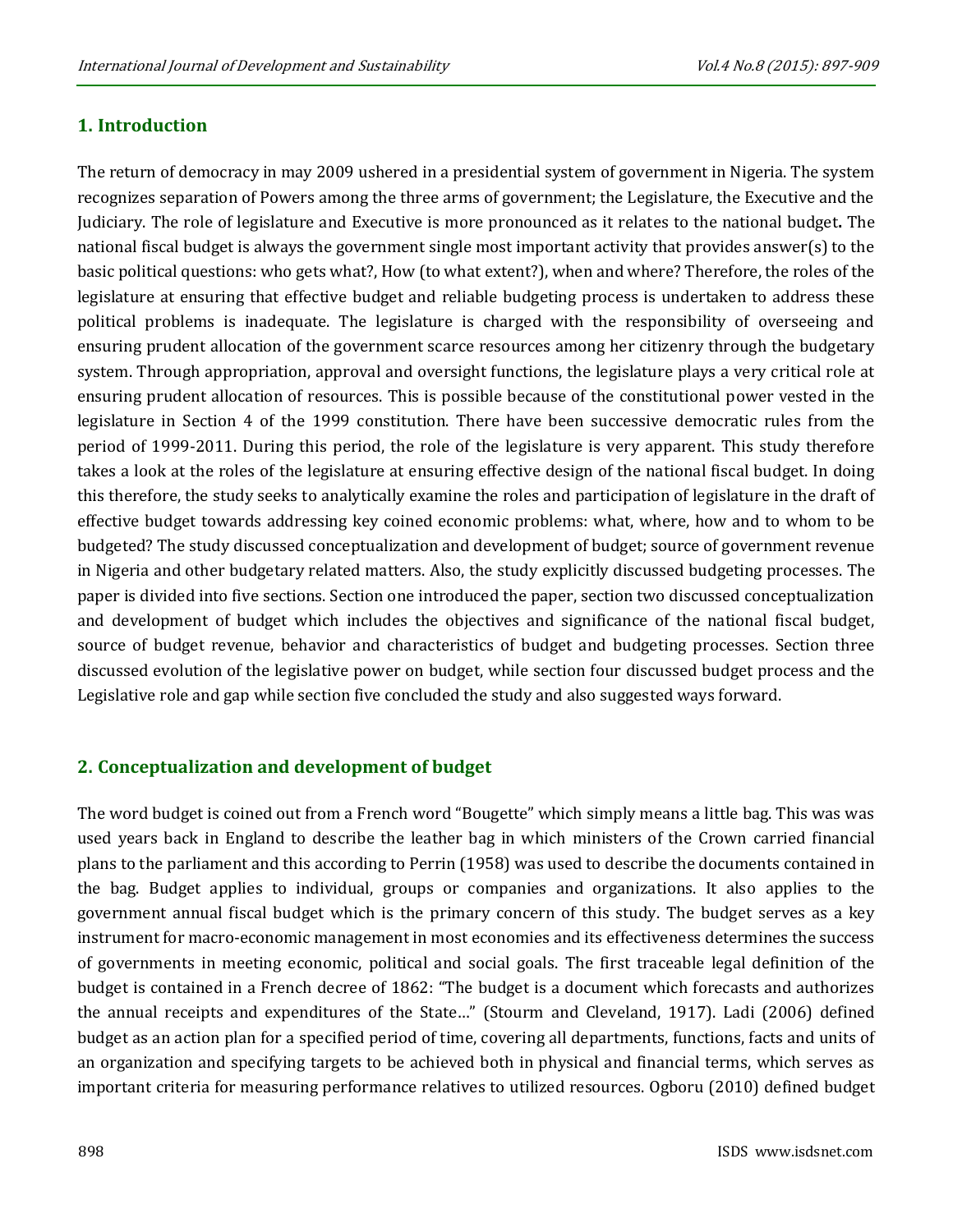as a systematic and comprehensive framework for recording and regulating through a central agency, the flow of estimated future resources in a defined period in relation to the various needs among which expenditure is to be allocated. Ordinarily, budget may be defined as the government financial annual estimates which comprises the projected expenditure and revenue streams. Obadan (2003) defined budget as a form of plan which sets out a programme of projected government expenditure geared towards achieving some policy targets. Dubnick (2002) described budget of any government as the technical instrument by which commitments are translated into monetary terms while Glautier and Underdown (1987) defined budget as a quantitative expression of a plan of action and as an aid to coordinate and control. Adams (1998) defined budget as "money bag or the public purse which serves as receptacle for the revenue and expenditure of the state". In the word of Ugoh and Ukpere (2009) defined budget as "a compreshensive document that outlines what economic and non-economic activities that a government wants to undertake with special focus on policies, objectives and strategies for accomplishments that are sustained with revenue and expenditure projections". In a similar view, Onyema (1999), asserted that, "hardly there is any aspect of human endeavor that does not have some economic implications because economics as a science is essentially concerned with the study of scarce resources, their allocation, management and utilization". Therefore, it is obvious that budgets are the documents which are contained in the bag-plans for government finances submitted by the executive to the legislatives for approval. Orebiyi and Ugochukwu (2004) asserted that,

*"budget is referred to as a plan quantified in monetary terms, prepared and approved by appropriate authorities prior to a defined period of time, usually showing planned income to be generated and/or expenditure to be incurred during that period and the capital to be employed in order to attain a given objective.*

Government policy priorities are contained in the budget. This is found within the context of fiscal pressure and economic forecast. The government budget essentially presents revenue and expenditure statement showing details of projects that the government intends to execute in a given particular fiscal year; the estimates of how much they will cost and the sources of revenue to finance the estimated cost for the listed projects. This is not to say that, it is not limited to this but has come to be regarded as a tool for changing the behaviour of the economy. However, this may also be referred to as economic, statistical and accounting data. Budget is does not mean the same thing with balance sheet. Though, they are similar, a balance sheet presents the financial status of a firm or government in a given a period while a budget presents financial data and as such it may be referred to as a financial blueprint for action to be taken over time. As blueprint, budget is enormously advantageous to government, firms, companies, ministry, departments, legislatures and citizens. Just like many other countries, budget in Nigeria is drafted at regular intervals by the executives and presented to the legislative house(s) for review and approval before the beginning of the fiscal year to which it applies. In drafting the budget therefore, the legislature and its committees play a key role in the accountability and transparency cycle which the discussion is the focus of this paper.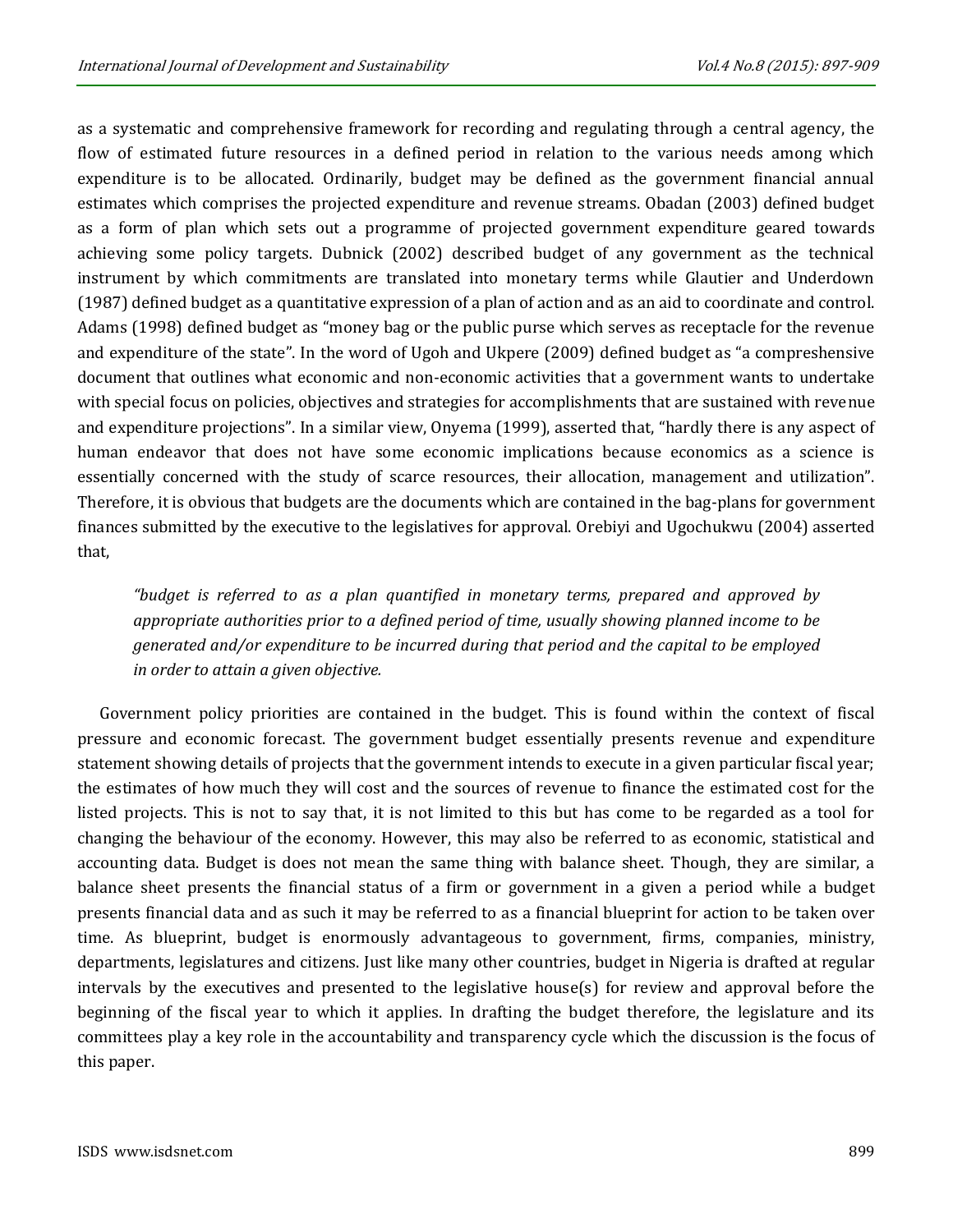# 2.1. Objectives and significance of the national fiscal budget

Orebiyi and Ugochukwu (2004) stated and asserted that,

*the national fiscal budget is designed annually to attain certain goals. These include enhancement of increased production and productive capacity; encouragement of export promotion and growth; agriculture and solid minerals, as the nation's major foreign exchange earner; improvement of capacity utilization in the manufacturing sector and local sourcing of raw materials through targeted incentives; alleviation of poverty, creation of jobs and promotion of industrial peace and reduction of inflation. Others include, enhancement of scientific and technological development to lay a firm industrial base; drastic reduction in fiscal deficit through the curtailment of wasteful spending; stringent control of extra budgetary expenditure; encouragement of greater participation of the private sector in the economy with a view to the eventual emergence of that sector, the engine of growth; engagement in guided deregulation in the management of foreign market and interest rates; management of foreign exchange market so as to narrow the gap between the official and autonomous exchange rate; transfer of money from wasteful recurrent avenues to capital development through generous funding of the productive sectors, and ensuring stable and consistent macroeconomic environment.*

Ladi (2006) adduced that the relevance of the national budget to economic development include planning and target setting purpose, coordination in order to eliminate dual function, control of expenditure, communicating ideas, short term achievable objectives and policies of the government, motivation of resources towards achieving a set targets, performance appraisal assess or evaluation of performance of agencies and sector of the economy. The significance of budget in the social economic development necessitates advocacy towards ensuring accountability in the public expenditure. Therefore, scrutiny of budget underscores the rivalry between the executive and the legislature in providing the public with information on the appropriation bills, reports on accounting, financial control and management performance, coherent laws and regulations that govern financial transactions and comprehensive reports on public audit and legislative scrutiny.

### 2.2. Sources of budget revenue

The Nigerian economy is monocultural in nature with the crude oil exports accounting for over 90% of foreign exchange earnings and over 85% of government revenue till date CBN (2014). Due to heavy reliance of the government activities on oil proceeds, budget revenue is majorly sourced from oil proceeds and the other part from non-oil proceeds. Proceeds from oil which constitutes to be a larger proportion of the government budget revenue comprises Petroleum Profit Tax (PPT), rent, royalties and Nigeria National Petroleum Corporation (NNPC) earnings. The non oil proceeds comprise of revenue from custom and excise duties, Company Income Tax (CIT), Property tax, Personal Income Tax (PIT) among others. The government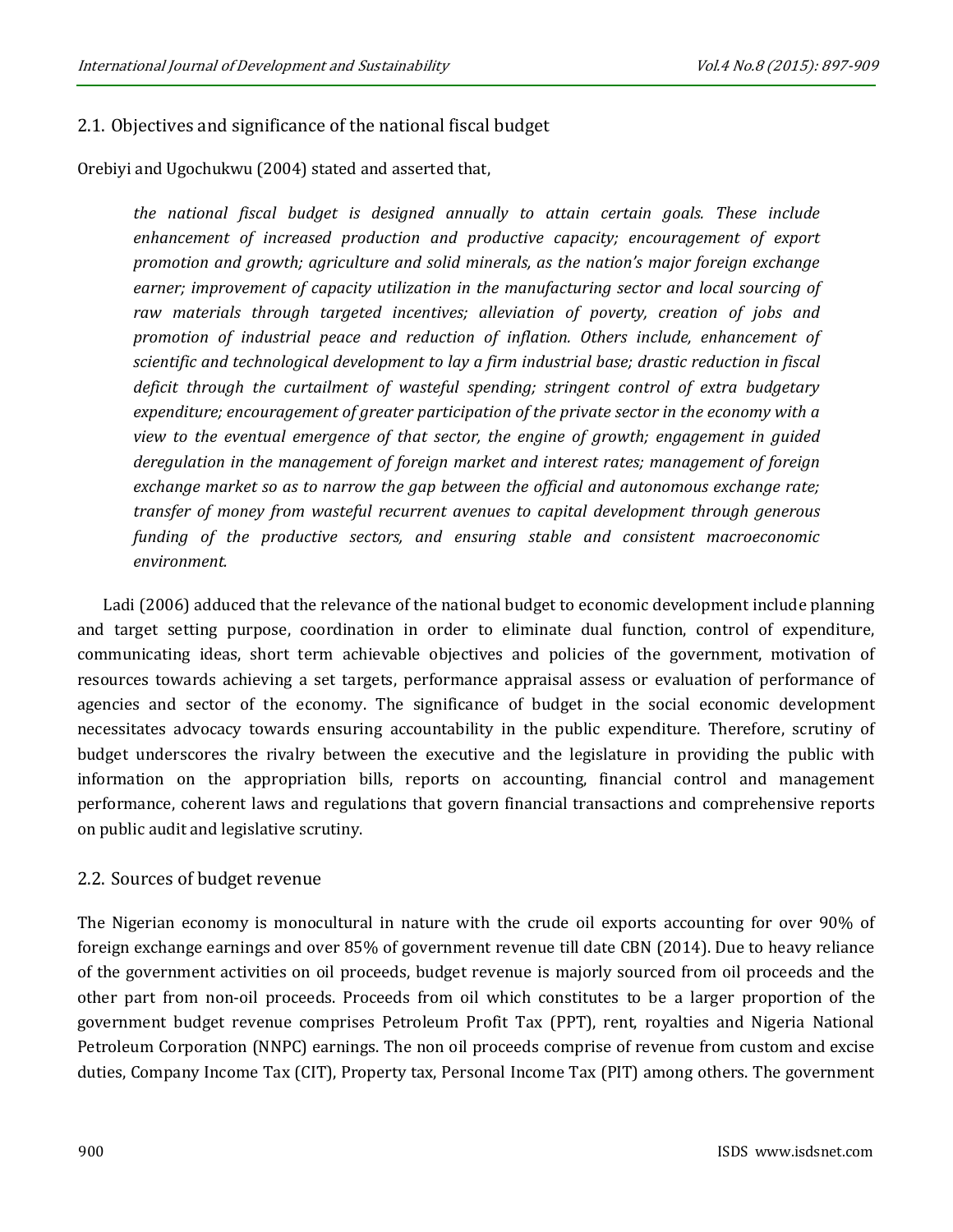non-tax revenues consist of income accruable to the government of Nigeria outside its taxes, such income from its investments, for instance, Nigeria Ports plc, Nigerian Railway Corporation among others.

# 2.3. Behaviour and characteristics of budget and budgeting processes

Every budget is meant to serve as a blueprint for the the government actions over a given period of year. It guides the government towards managing the economy in order to optimally allocate the limited resources among the citizens. However, the government budget and its processes have stiffer manifestation as spelt out by the due process. The systematic assessement and measurement of the transparency in the budget is a recent phenomenon giving credence to the underlisted characteristics and behavior. According to Ladi (2006),

*"there is a strong emphasis on expenditure control with itemised ceilings and sanctions. The French system of budgeting is largely based on this principle, viz-a-viz a strong financial control system. For historical and administrative reasons, Indian budgetary system is also set in a framework of strong financial control. Although, after Independence, this feature has become diluted through various schemes of delegation of powers and decentralization".* 

Ladi (2006) also identified tendency towards incrementalism as another budgetary characteristic. This focuses only on marginal adjustments made in raising and allocating resources from one year to the other. Therefore, in spite of various budgetary innovations, Ladi (2006) asserted that "budgetary systems are essentially incremental in nature and there is usually no attempt to relate inputs to outputs or expenditure to performance and benefits". In view of this claim and assertion, any such attempt, if at all it is made, is limited to the economic function and the largest component of government activities which are mainly expenditureoriented and driven. On the whole, budgets are prepared for a time span of one year. Since budgeting presupposes planning, therefore, it must adopt a longer time frame. In Netherlands for instance, budgetary systems reflect application of commercial principles in form of provision of depreciation allowances. In Italy, the budgetary system is accrual-based. In addition to this, Ladi (2006) outlined affordability, prioritization and operational efficiency as the basic characters of a good budget. In spite of these, Nigeria has fallen short on operational efficiency. Therefore, there is need to work more on improved on priotization and deficit financing within the past few years, improving general performance in term of actual release and setting measurable performance targets/outputs.

# **3. Evolution of the legislative power on the budget**

The legislative power and role evolved some centuries back. To be precise, it was the period during which the Burgesses and Knight in England were summoned to confirm the assent of local communities. This is was aimed at raising of additional taxes. This process continued until 1341, when King Edward III agreed that citizens should neither be charged nor grieved to make common aid or to sustain charge without the assent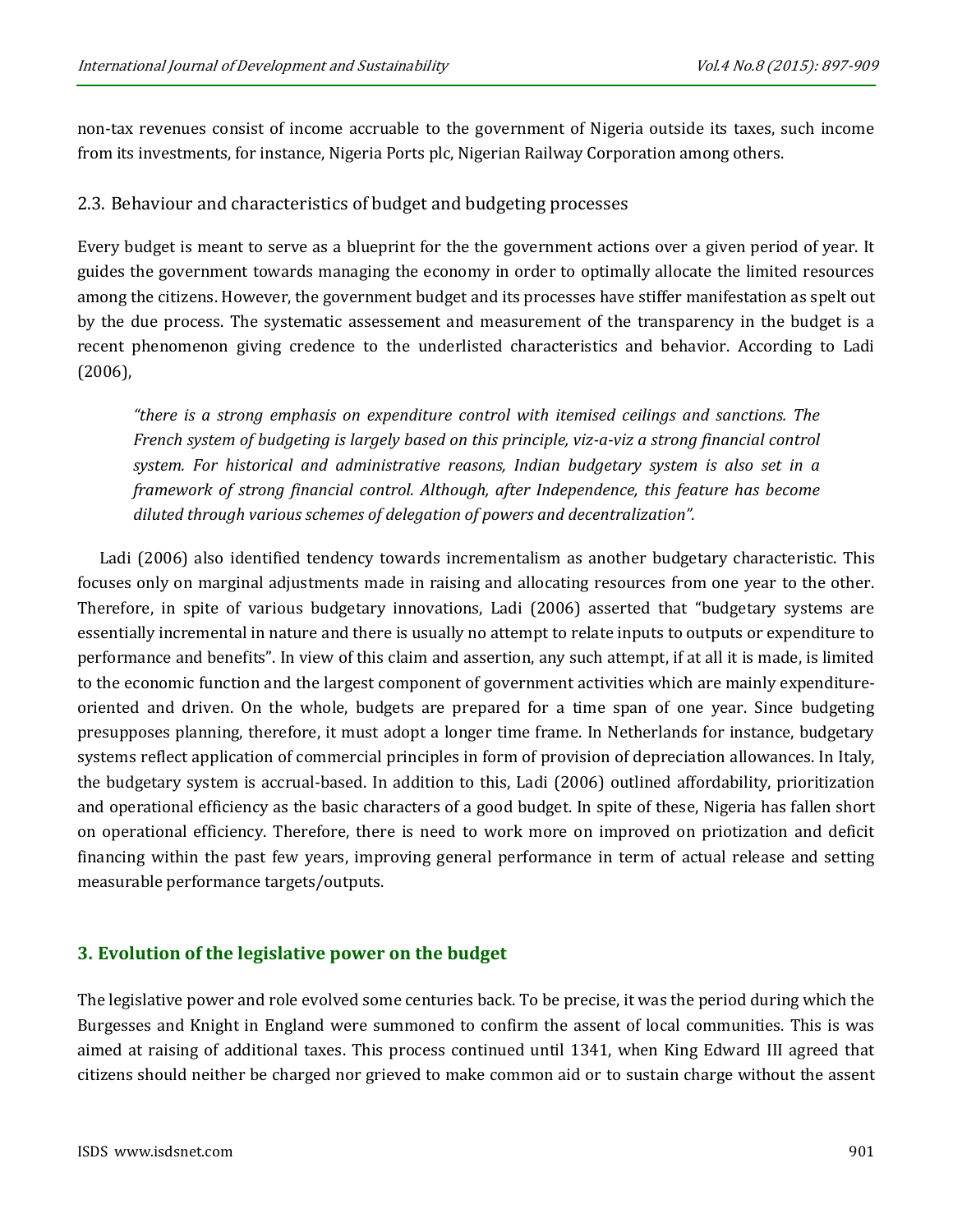of parliament (White, 1908). During the period, the English parliament also began to take interest in how money was collected, as well as spent. By the early 1940, commissioners were appointed by the parliament to audit the accounts of the tax collectors and where public officers were found to have erred, the house of common would impeach the officials and the house of Lords would try the case (Norton, 1993). Gradually, the legislative power evolved and became strengthened in the 16th century when Tudor monarchs needed parliamentary supports and its voting of funds in their various political and religious battles. King Henry IV, for instance, accorded parliament enhanced status in policy making, in returns for support with his battles with Rome (Norton, 1993). Ever since that time, the legistative power over the budget has come to stay and be used around the globe as a mean and weapon to expand their democratic leverage on behalf of the citizens although with variation.

# 3.1. Legitimacy of the legislature in Nigeria

In Nigeria, just like many other countries, the legislature performs its function on the basis of the prescription of the constitution. It serves as a mandated medium or institution through which the government is held to give account to her electorates. In doing so, Frederick (2004) asserted that, "the legislature uses several means among which include questioning of senior government officials including ministers, the review and confirmation of executive appointments, impeachment and/or the power of dismissal of the government, the establishment of parliamentary committees and the formation of commission of enquiry". Other roles are confirmation of the appointment of the Auditor General and the power of investigation. In Nigeria, the legislative role and involvement in budgeting manifests in the various budget and other financial related matters committees among which include: amendment powers of the Legislature and oversight functions of Legislature on the execution of the budget. The legislative budget oversights include; actual performance of the budget; budget credibility and transparency of the budget; legislative budgetary institutions; legislative budget and public accounts committees; legislative technical advisory capacity; legislative budget research capacity; legislative oversight and external auditing; economic governance and budgetary decision making; political governance and legislative budgeting.

# **4. Processes of budget and the legislative involvement**

The 1999 constitution of Nigeria provides for a presidential system of government where there is separation of powers among the three arms of government namely the legislature, the executive and the judiciary. The legislature comprises of the lower chamber or house of representatives and upper chamber or the senate. The house of representatives and house of senates comprising respectively three hundred and sixty (360) and one hundred and nine (109) members is categorized as budget making legislature as provided for in section 80 (1) of the 1999 constitution. The Presidential system has its root in the American political system and may be considered as America's contribution to political organizations (Okege, 2002:138). The powers of the government of the Federal Republic of Nigeria in accordance with the doctrine of separation of powers are contained in sections 4, 5 and 6 of the 1999 Constitution. Therefore, the legislature and the executive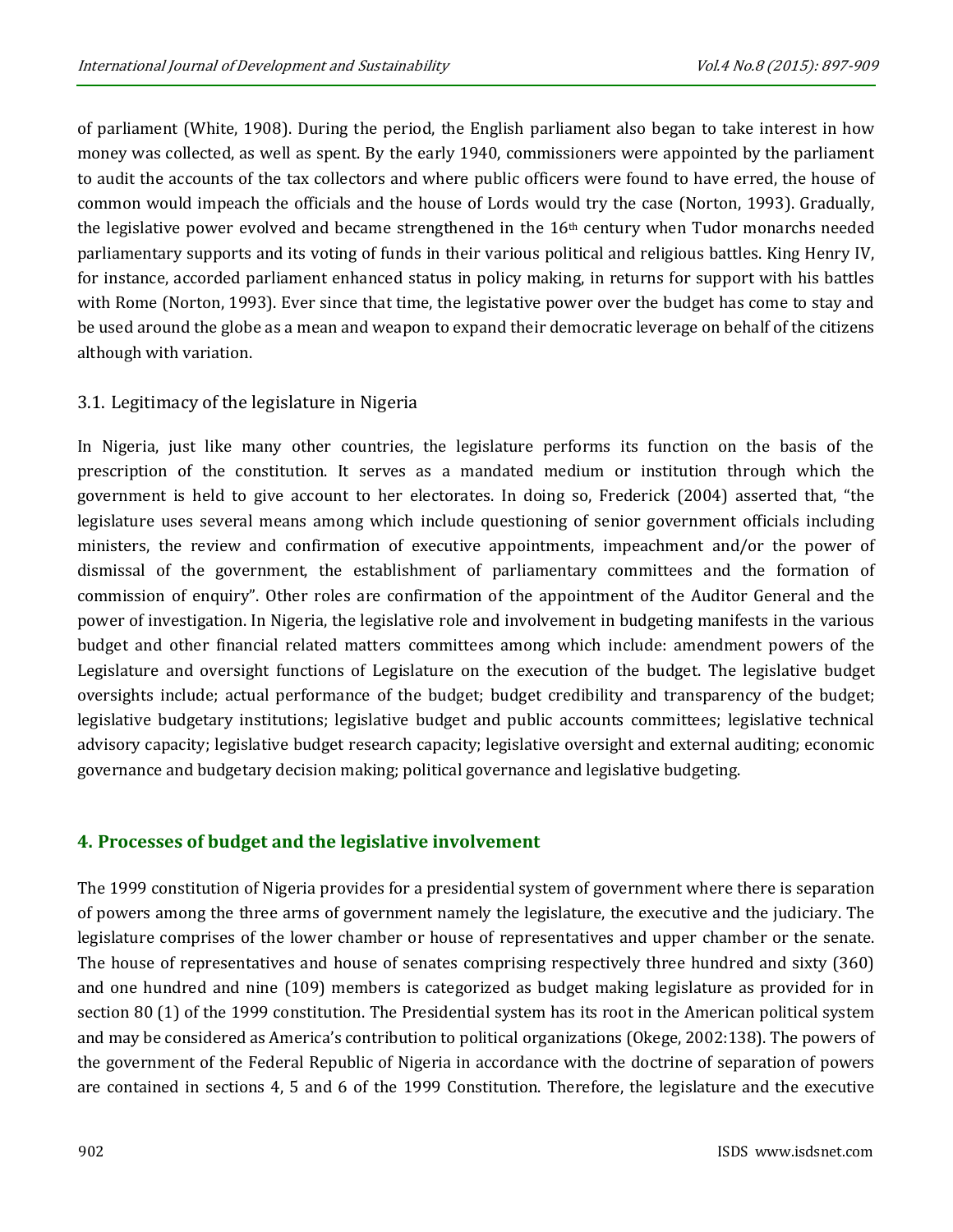constitute the hub of public policy and delivery. Muhammed (2010) noted that the link between the legislative and the executive arms revolves around virtually all the areas of primary responsibility of the former. These are law making which includes appropriation laws, confirmation of appointments and oversight of the executive and its agencies. The greatest area of overlap however, relates to appropriation bills However, the process of national budgeting is divided into four phases, namely; budget drafting, legislating process, implementation and auditing processes with the roles of the legislature and executive clearly spelt out in each phase. Constitutionally, the budget drafting phase empowers the executive to prepare a draft of the budget. For instance, Joachim, (2001) posited that in Britain, "the tradition of requesting for a budget draft from the cabinet was codified in the 1713 standing order, today known as No. 48 standing order of the House of Commons". Therefore, Reid (1966) applauded that, "the legislative roles of the budget involves the consideration of the budget by members and subsequently, approving the budget". The constitution of several other nations provide for all withdrawals from the fund to be approved by the legislature. This is known as known as "money bills" and examples may include but not limited to Ghana, Kenya, United States of America, Germany and Canada. While it is appropriate for the executive to prepare the draft budget and present it to the legislature for necessary amendment. Review of several constitutions of countries revealed that there are three traditions which identifiable from the constitution- namely: Budget-Making Legislatures; Budget- Influencing Legislatures and Legislatures that have no effect on the draft budget. Nnanna (2000) outlined three traditions which can be identified from the review of several Constitutions. These traditions are:

- i. Budget-Making Legislatures: The budget-making legislatures is not constrained by the constitutional powers to amend the draft budget of the executive e.g. the United States of America (USA);
- ii. Budget- Influencing Legislatures: A budget influencing parliament can has the power to amend or on the whole influence the revenue and expenditure estimates. This is done without necessarily disturbing the general outcome of government fiscal operations over time. In Germany for instance, the legislative body is not by any means constrained to amend the draft budget, except for the constitutional requirement that they must balance revenue with expenditure. Such amendments must be conveyed to the federal executive before the final voting;
- iii. Legislatures that have no effect on the draft budget which is commonly practiced by the Westminster type parliaments.

Normally, attempts by members of parliament to amend the draft budget would amount to "vote of no confidence". This enforces the resignation of the entire government. Hence conflict arises from the legislative budgetary approval processes due to bicameral legislative system and structure. A bicameral legislature consists of the lower and upper houses. As noted in several constitutions, Heller (1997) adduced that the lower house has the primary responsibility for the approval of government's budgets. In Britain for example, the mean and tool are designed to enable the House of Commons to control decisions on the budget while in contrary, the 1911 Parliamentary Act forbids the house of Lords from rejecting "money bills" passed by the lower House. In a similar view, the approval of the upper house is not required in the Germany. According to Courchene et al. (2000), the legislative power is required when the legislations pertaining to taxes that are centrally shared among the federal and the Landers states. On the other hand, Nnanna (2000) asserted that,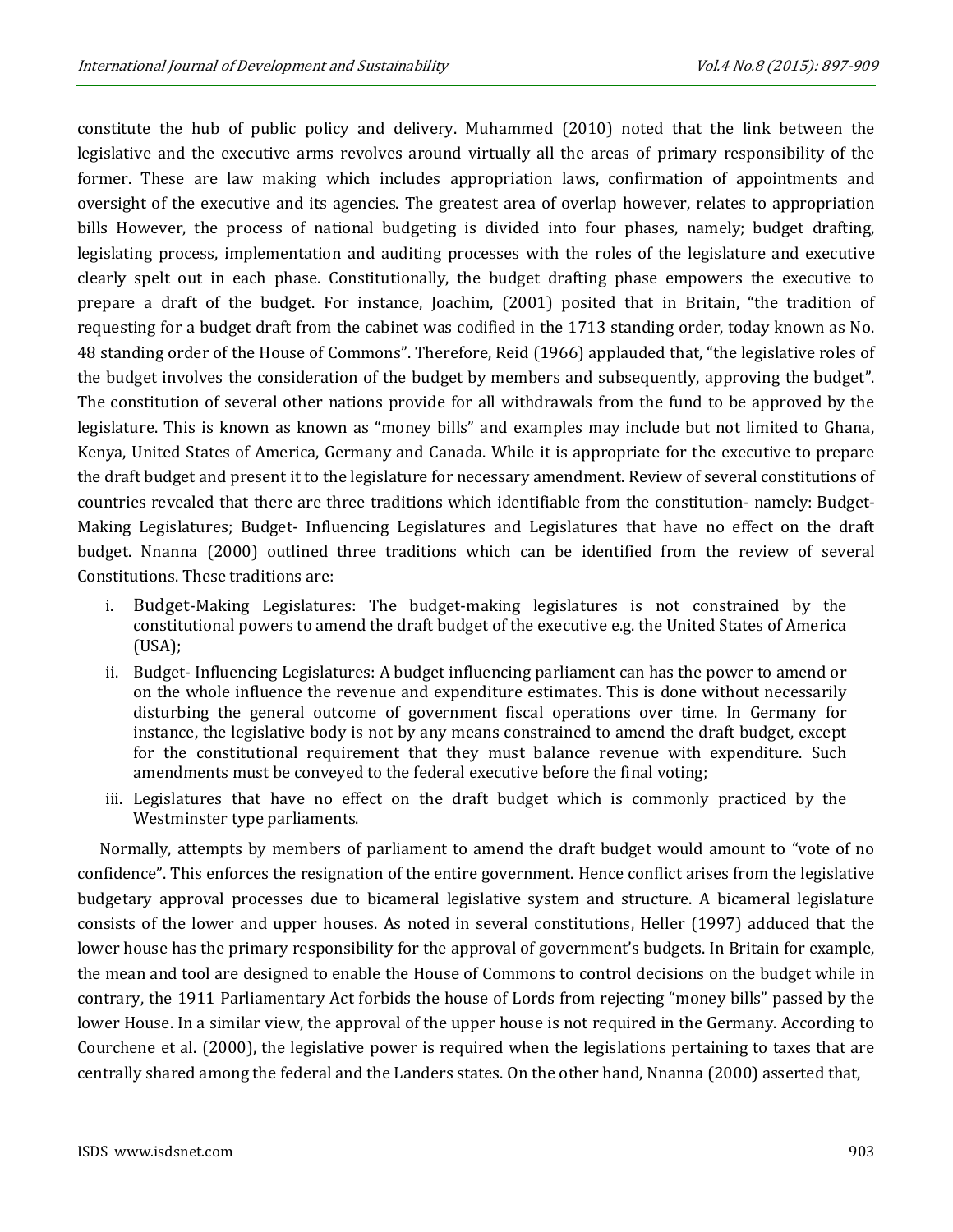*"when parliamentary oversight is weak, then all control mechanisms are left to the internal outfit of the executive. This poses danger as there is a complete absence of checks and balances which is an important ingredient of democracy. The implication is that it might be too late to address the deviations and other unwholesome practices that may impede the achievement of the budget objectives. The practice of budget appropriation in Nigeria is such that the executive budgeted their revenues and expenditures before they had formal budget systems. That is, they compiled revenue and spending in a single document that was transmitted to the legislature at regular intervals".*

However, the democratic legislatures make appropriations before the government prepares the fiscal budget. This implies as well as validates that the legislatures had fiscal power before governments could have budgets. It also suggests that the role of the legislature in the budgetary practices is highly inestimable. This is because, the legislative is deemed to be an inadequate means of fiscal control.

## 4.1. Amendment powers of the Legislature in Nigeria

The legislature begins its role when the executive drafted the budget and submitted approved draft budget bill to parliament for adequate consideration. This could take the legislature some time to deliberate over the drafted budget. In Nigeria, this could take longer time because of the legislative structure involving the lower and the upper arms. One important thing to note is that parliament has the power to review and amend the the budget. However, as the fiscal year generally corresponds to the calendar year, most legislatures is espected to approve the budget in the month of December every year.

During this period, the executive and the legislature are the principal parties involved in the negotiations. The negotiation therefore occurs between within the finance committee and standing budget committee of parliament. At this point, every spending ministry, department and agency is expected to substantiate the budget request of its ministry or department or agency to the committee. As soon as this request is approved, the committee's opinion is debated and decision made in the plenary session. The proposed amendments will then be discussed with the executive for final ratification. At this point, the final budget bill (accepting or rejecting the proposed amendments) have been considered and approved. After the approval, it is normally expected to be published in the government official bulletin before the commencement and of the fiscal year to become effective. The parliament does not have a constitutional right to create new budgetary or increase the items contained in the public spending, except as it concerns its own budget. In a situation where the budget is not approved at the end of the set deadline, this makes the current budget remains in effect. On the whole, Joachim (2002) "summarized it that "the right of the parliament to shape or amend the budget indicates the extent to which fiscal power is constitutionally fragmented along a horizontal dimension, and thus has a decisive influence on the overall balance of powers between the legislature and the executive". The more or less these amendment powers of the parliament are circumscribed, the more or less the control over the budgetary outcome is left to the executive alone. "Unfettered power of the amendment in the budgetary matters unlike limited powers, would in theory allow for the total revision of the executive draft budget" (Joachim, 2002).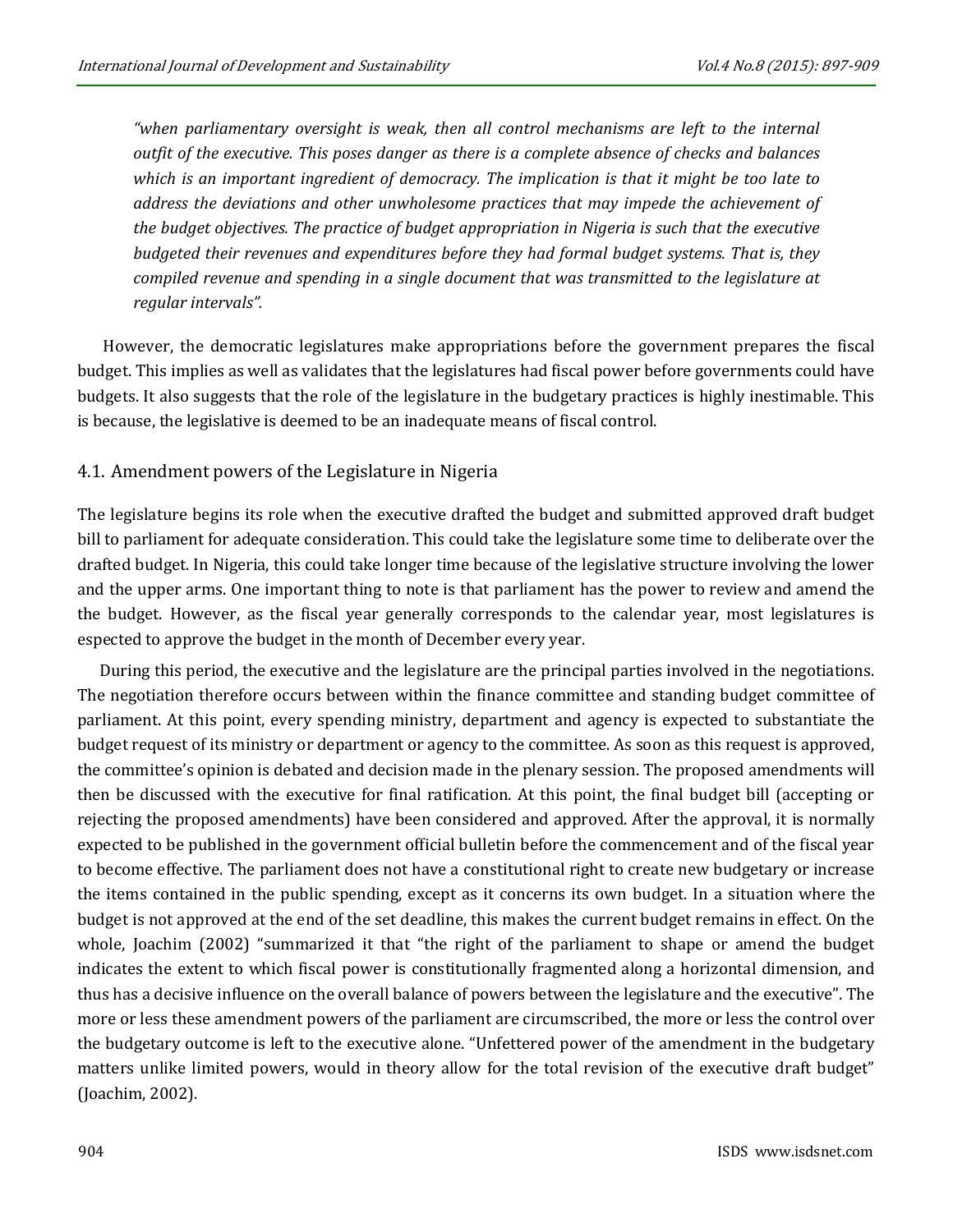#### *4.1.1. Legislative Oversight functions on budget execution and performance*

On the oversight function of budget execution, the legislature carefully scrutinizes reallocation and the review of public accounts. It must be noted that it is not constitutional to that the parliaments is assigned an important role. Hence this undefined role, only a limited monitoring of the government compliance that the parliament exercise. The parliament ascertains that the government complies with the budget rules and procedures. Nevertheless, the Parliament does have the constitutional instrument power to control budget execution and enforce *ex post* accountability: the annual discharge of government*.* 

The discharge of government and the certification of the state's public accounts close accountability cycle of the budget process. To this end and in effects, questions are raised among which include; what happens if during implementation, the when budgeted amounts have to be realigned or changed? Procedures are not clearly established to capture this challenge and as such this affects as well as places red flag on the integrity of the government annual budget.

On the legislative performance oversight function, it is noted of late that, increased activism have been exhibited by the legislature. Therefore, the role and performance of the legislature in public budgeting depends largely on the quality of the budgetary powers that is vested in parliament. This also include the technical and advisory capacity available with its reach, and as well as the incentives for legislators to effectively exercise their budgetary prerogatives. Assessing the actual configuration of powers vested in legislatures, Krafchik and Wehner (1998) showed that "*de facto* amendment power depends on a second set of factors relating to the effective role of committees in the budget process".

#### *4.1.2. External auditing and Legislative oversight function*

As a way to ensure that the voted expenditure (plans and revenue measures) are fully implemented as planned, the public account committee of the legislature ensures that adequate control is applied. This traditional approach has been one of the measures to ensure that adequate support is garnered for audit function. This validates the assertion of Santiso and Arturo (2004) and SIGMA (2002) that, "the institutional linkages between public accounts committees and general audit offices are determinants of the effectiveness of legislative budget oversight; therefore, improving these linkages is critical to anchor accountability in public finance and budget management".

Generally, the national audit offices are independent of the executive and the parliament. Also, it is autonomous with functional links to the parliaments. They are charged with provision of valuable and critical advisory services to parliaments in the exercise of their accountability functions. This is done directly or indirectly and functional relationship is symbiotic. It is symbiotic because the effectiveness of audit reports enormously depends on the follow-up that the parliaments give to them (or lack thereof) while performing their function. In addition, Joachim (2002) concluded that relations between general audit offices and parliamentary public accounts committees vary according to the institutional arrangements for external auditing.

4.2. The challenges confronting the legislative in performing budgeting process function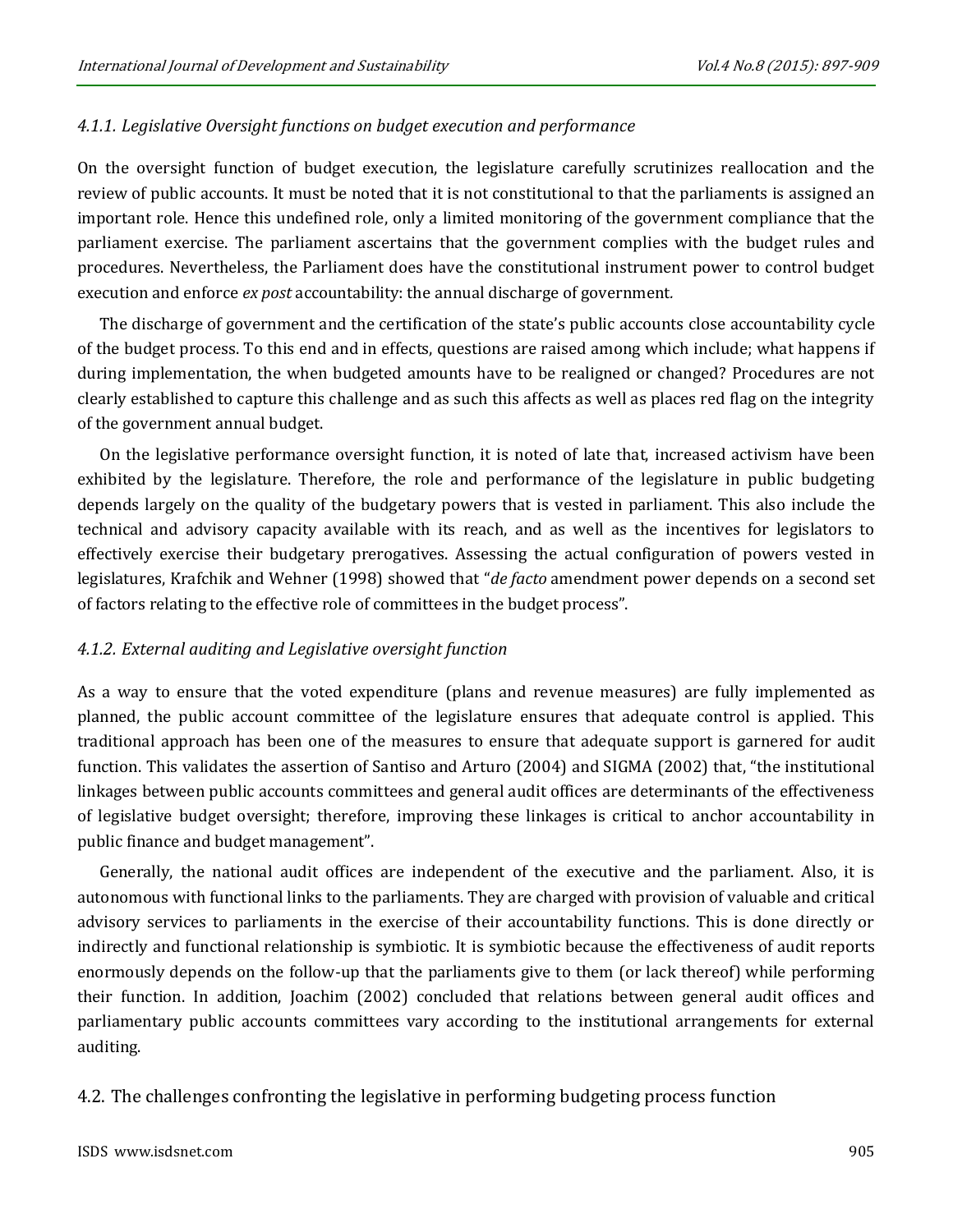The parliament is constrained in executing their budgetary function in several ways thus making them ineffective sometime. Their ineffectiveness of the legislature resulting from this constraints neither suggests absolute lack of institutional power nor political will to act but simply because of the continuous increase in the activities of the government. According to Smith (1980), "legislature in many countries including Nigeria, have declined in stature, especially as the scope of government activity has widened mainly because of structural defects in their operations". This has made the legislature to lose its power off as initiators of policies to the executives and its administrative agencies. Therefore, the study considers the factors below:

## *4.2.1. Legislature and budgeting information*

Inability to access independent information on budget performance is a notable challenge confronting the legislature. This challenge therefore makes it critical for legislature to effectively oversee financial management of the government putting in mind that such information on finances of government on legislative and financial proposals are important inputs to the legislative process. Unlike the developed countries, this information seemed to be supplied to the legislature by the executive therefore making it a straight jacketed system. The developed economies rarely experience this teething challenge. For instance, Lowenberg and Patterson (1979) stated that "American legislators have access to information, publications of executive agencies and reports from private sources, all of which aid legislative research work of the staff in congress". This however is a strategy that offers timely and reliable access to independent budget information. "It is a strategy in the sense that it is the parliamentary opposition that has the greatest incentives to strengthen parliament's capacities for independent budget analysis" (Messick, 2002). While meaningful efforts are currently being made to enhance parliament's budget research capacities, information asymmetries between the executive and the legislative branches of government remain important. On the whole, for an independent budget review to be significantly carried out, the budget and public accounts committees will need exclusive information provided by ministry, department and government agencies. Failure to provide this information will otherwise restrains their ability to carry out their function effectively.

# *4.2.2. The political parties/electoral rules and legislative budgeting*

In a nation where the ruling party dominates the parliament, such political party as well as electoral rules pose serious influence on the legislative behaviour and executive-legislative relations in public budgeting. Stein et al. (1998) observed that:

*"a statistically significant relationship exists between electoral systems and fiscal performance such that electoral systems is characterised by a large degree of proportionality (i.e. large district magnitude) and political fragmentation (i.e. number of effective parties represented in parliament) tend to have larger governments, larger deficits and a more pro-cyclical response to the business cycle".* 

Research on the politics of budgeting in Brazil Morgenstern by Manzetti, (2003), Figueiredo (2003), and Pereira and Mueller (2002) show that "participation by the legislative branch in the budget process can only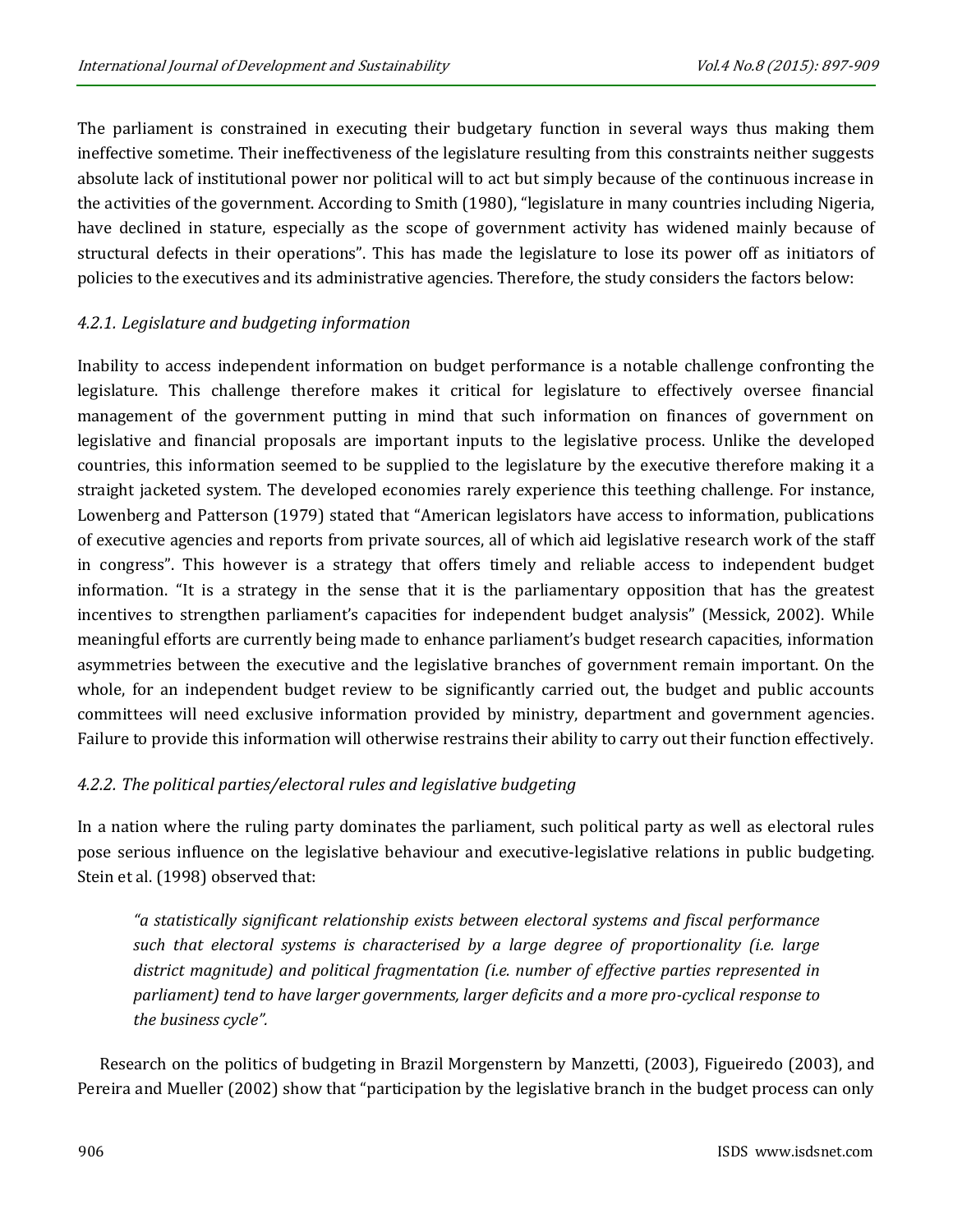be understood when the political parties and electoral rules are taken into account" while Pereira and Mueller (2002) observed that, "in Brazil, the emergent nature of the political party system, and the fact that the executive dominates the budget process and controls budget execution, means that partisan participation in the budget process depends on the parties' relations with the executive". However, the determinant variable to elucidate the effectiveness of legislative budget oversight is the quality that the political party system is endowed with and the incentives created by electoral rules. The role of the parliamentary opposition is particularly important, as "opposition parties have the greatest incentive to oversee government" (Messick, 2002). To a great extent, it is ultimately believed that, the degree of cohesion and discipline of political parties are determinants, to the effectiveness of the institutions of accountability as well as the quality of executive legislative relations and operations.

# *4.2.3. Timing and legislative budgeting*

Of course time is always not on the side of the legislature. According to Taiwo and Fajengbesi (2004), time is the worst enemy of the legislature all over the world. Legislative programme of government are usually crowded within a parliamentary session and even within the life of parliament, which may range from four to five years dependining on the country. Considering the cumbersome and tasky parliamentary procedures and appropriation bills which the legislators may have to pass, results into debate that most times leads to endless adjournments and recesses to enable legislators visit their constituencies, little time is herefore available to them to thoroughly scrutinize bills, budget draft and other proposals as they would wish to do it. "Most time they end up in doing inadequate and partial scrutiny of the bills which could be disastrous to the interest of the electorates as a results of poor consultation due to time constraints" Fajengbesi (2004).

# *4.2.4. Experience and legislative budgeting*

Experience is very essential for any parliament to thrive well especially on appropriation bills and other financial related matters. Literally, experience is the best teacher. Taiwo and Fajengbesi (2004) averred that experience is an essential requirement for the effectiveness of the legislature in the parliamentary process and procedure. The emerging and many developing economies who had suffered incessant coup data and prolonged military rule may lack experienced legislators that could effectively handle appropriation bills like the developed economies. Experienced legislators who have handled and participated severally in the scrutiny of proposal budget or who have served in different standing committees, including the finance and appropriation committees, is better placed to make useful and intelligent suggestions leading to the amendment, approval or rejection of the fiscal and monetary policies in the budget proposal than the first timers (Taiwo and Fajengbesi, 2004).

# **5. Conclusion and way forward**

The study took a holistic look at the budget and budgeting process in relations to Nigeria scenario focusing designing effective national fiscal budget. In the study the roles of the legislature are examined, operational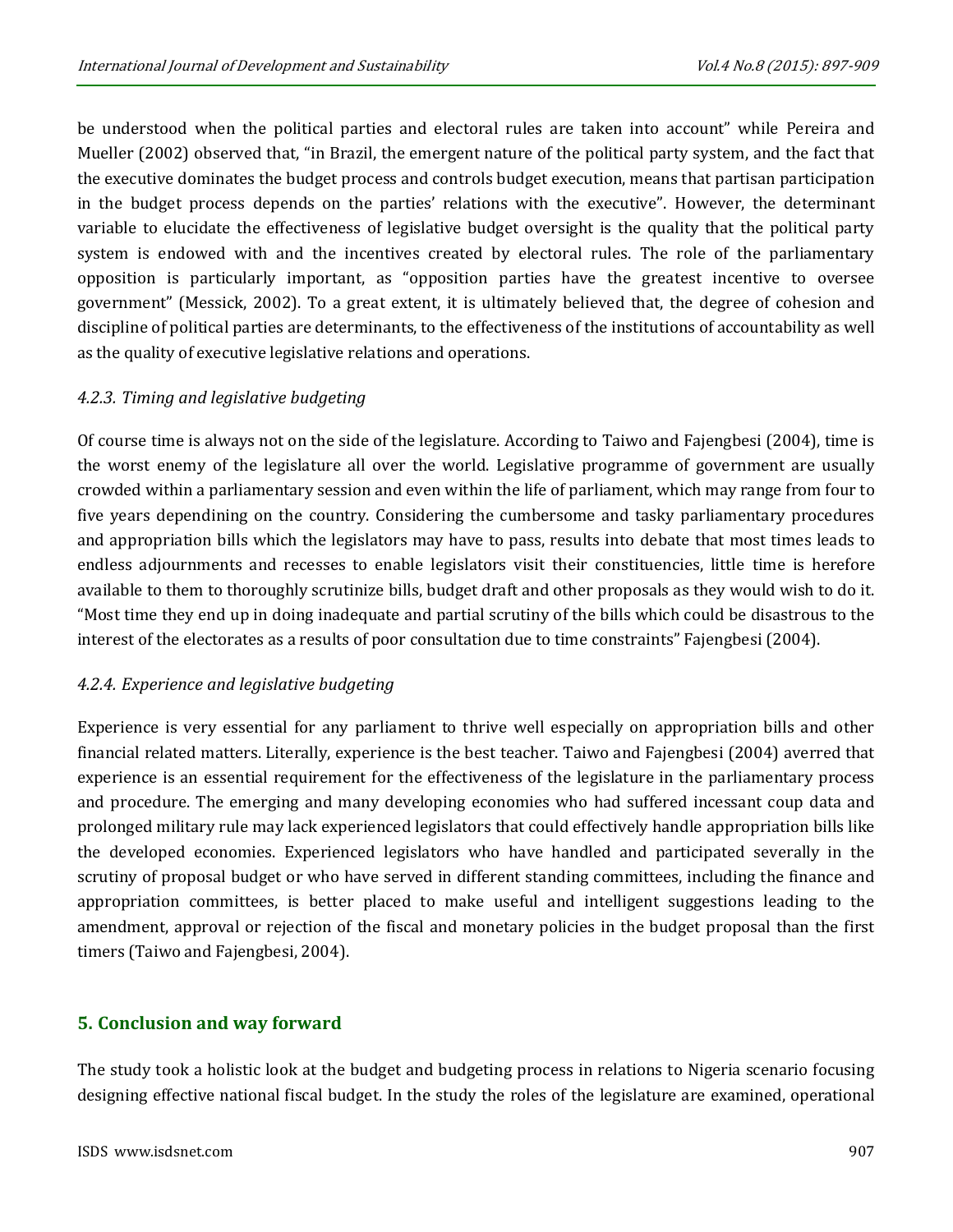efficiency articulated, challenges of parliament were identified and discussed viz-a-viz the oversight functions of the legislature. It is on this basis that, the study concludes that there should be clear procedures to engage with the parliament in the instances of addition and/or access expenditure to maintain meaningful parliamentary oversight as evident in some of the African countries that most constitutions require supplementary estimates to capture and approve any such changes. Another submission is timely and reliable access to independent budget information in strategic areas. The availability of this will strengthen the parliament's capacities for independent budget analysis. This will entail making meaningful efforts in order to enhance parliaments' budget research capacities, information asymmetries between the executive and the legislative branches of the government. As noted in the study that experience is key in a fair budgeting process, technocrats and experienced legislators are suggested to be engaged especially in those areas that requires technicality. This is strongly believed to help in strengthening the decision making of the parliament as well as ensuring smooth and effective fiscal budget.

# **References**

Adams, C.H. (1998), The science of Finance, New York: Henry Holt and Co.

CBN (2014), *Quarterly Review Journal*, Central Bank of Nigeria (CBN).

Dubnick, M.J. (2002), "Seeking Salvation for Accountability", Paper Presented at the 2002, Annual Meeting of the American Political Science Association Boston.

Glautier, M.W. and Underdown, B. (1987), *Accounting Theory and Practice*, Pitman Publishing, New York.

Heller, W.B. (1997), "Bicameralism and Budget Deficits: The Effect of Parliamentary Structure on Government Spending", *Legislative Studies Quarterly*, Vol. 22 No. 4, pp. 485-516.

Joachim, W. (2001), "Reconciling Accpuntability and Fiscal Prudence'. A case study of the Budgetary Role of the German Parliament", *Journal of legislative studies*, Vol. 7 No. 2, pp. 58 - 80.

Joachim, W. (2002), "Parliament and the Power of the purse: The Nigerian Constitution of 1999 in Comparative perspective", *Journal of African Laws*, Vol. 46 No. 2.

Krafchik, W. and Wehner, J. (1998), "The Role of Parliament in the Budgetary Process", *South African Journal of Economics*, Vol. 66 No. 4, pp. 512–41.

Ladi, H. (2006), "The Role of the Parliament in Facilitating the Budget Process", Report of the Retreat on 2006 budget for appropriation and finance committees of the National Assembly.

Lowenberg, G. and Patterson, S. (1979), Comparing Legislatures: Boston: Little Brown.

Messick, R. (2002), *Strengthening Legislatures: Implications from Industrial Countries*, World Bank PREM Note 63, World Bank, Washington DC[, www.worldbank.org.](http://www.worldbank.org/)